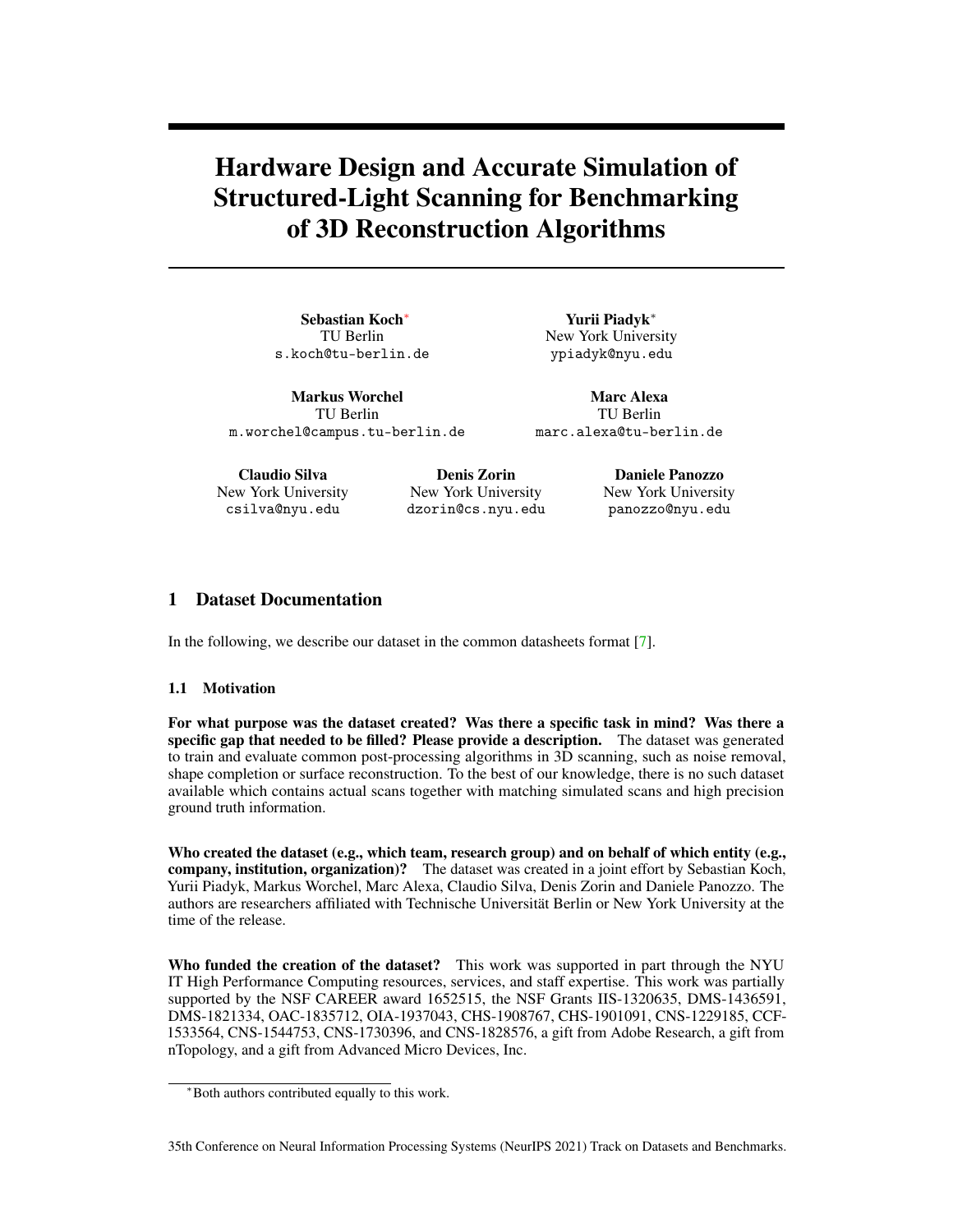### 1.2 Composition

What do the instances that comprise the dataset represent (e.g., documents, photos, people, countries)? Are there multiple types of instances (e.g., movies, users, and ratings; people and interactions be- tween them; nodes and edges)? Please provide a description. The instances represent 3D scans of different objects. Each scan is represented by the input data that was recorded to capture the geometry of an object as well as the reconstructed ground truth geometry from the data.

How many instances are there in total (of each type, if appropriate)? There are a total of 7 color textured objects scanned and 4 calibration objects in different configuration (e.g matte vs glossy material) from the physical scanner and 10000 scans from the simulated scanner.

Does the dataset contain all possible instances or is it a sample (not necessarily random) of instances from a larger set? If the dataset is a sample, then what is the larger set? Is the sample representative of the larger set (e.g., geographic coverage)? If so, please describe how this representativeness was validated/verified. If it is not representative of the larger set, please describe why not (e.g., to cover a more diverse range of instances, because instances were withheld or unavailable). The dataset does not contain all possible instances. The geometric objects that we selected are a subset from the much larger ABC dataset [\[8\]](#page-5-1) and probably not representative. However, since we supply a data generator users are free to extend the selection with arbitrarily many objects.

What data does each instance consist of? "Raw" data (e.g., unprocessed text or images) or features? In either case, please provide a description. There are two different instance types of data, the data coming from the physical scanning process and the data coming from the simulated scanning process.

The physical scan instances comprise the following data (with inconsequential components like a photo of the object missing for some scans):

- Unprocessed HDR images acquired for different rotating stage positions and collections of patterns, such as gray codes and uniform color (exr-format)
- Unprocessed HDR images acquired in the initial or final position of the rotating stage for additional collections of patterns, such as micro-phase shifting or unstructured light (exr-format)
- A background image with scanned object removed (exr-format)
- A photo of the setup with object installed (jpg-format)
- A brief description of the scanning conditions and settings (txt-format)
- A scanning script used to acquire the HDR images (script-format)

The ground truth (CAD) models of the scanned objects and processed calibration data are provided separately with the software repository. We do also provide the raw data acquired during the calibration process.

The simulated scan instances comprise the following data:

- Scan images of 3D objects illuminated with ambient light and white projector light (pngformat)
- Depth maps from reconstruction and ground-truth (npy-format)
- Reconstructed point cloud (ply-format)
- The original object geometry/mesh (obj-format)

Is there a label or target associated with each instance? If so, please provide a description. No.

Is any information missing from individual instances? If so, please provide a description, explaining why this information is missing (e.g., because it was unavailable). This does not include intentionally removed information, but might include, e.g., redacted text. No, everything is included.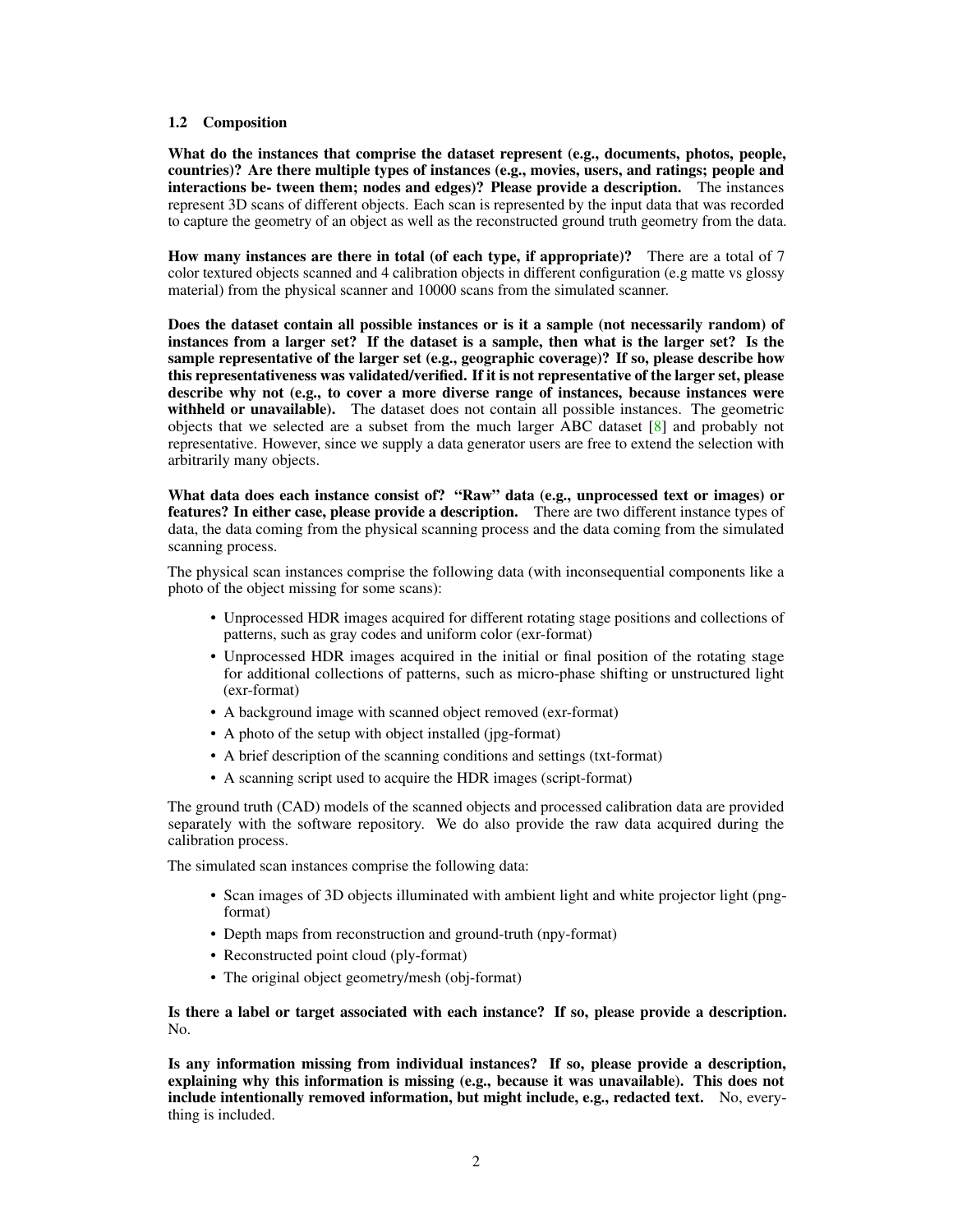Are relationships between individual instances made explicit (e.g., users' movie ratings, social network links)? If so, please describe how these relationships are made explicit. Different instances show the same object in different orientations. The relation can be retrieved from the data.

Are there recommended data splits (e.g., training, development/validation, testing)? If so, please provide a description of these splits, explaining the rationale behind them. The dataset itself contains all the scans. For the benchmarks, the dataset is split into training and test set and stored in lists which reference the original scans from the dataset.

Are there any errors, sources of noise, or redundancies in the dataset? If so, please provide a description. Since the orientation of the objects is chosen randomly, there is the chance that objects are scanned in similar orientations.

Is the dataset self-contained, or does it link to or otherwise rely on external resources (e.g., websites, tweets, other datasets)? If it links to or relies on external resources, a) are there guarantees that they will exist, and remain constant, over time; b) are there official archival versions of the complete dataset (i.e., including the external resources as they existed at the time the dataset was created); c) are there any restrictions (e.g., licenses, fees) associated with any of the external resources that might apply to a future user? Please provide descriptions of all external resources and any restrictions associated with them, as well as links or other access points, as appropriate. One part of the original object files are taken from the publicly available ABC dataset  $[8]$  and included in our dataset together with the scans. The other part of the object comprises textured objects which were retrieved from Sketchfab [\[6\]](#page-5-2) and also included into our dataset.

Our dataset is therefore self-contained, however the original licenses of the object files have to be taken into consideration. For the models from ABC, the license is listed on the dataset website. For the models from Sketchfab, the following licenses and copyrights apply

Dodo Creator: Horniman Museum, License: CC BY-NC-ND 4.0 [\[3\]](#page-5-3), <https://skfb.ly/DSGo>

Vessel Creator: Minneapolis Institute of Art, License: CC0 1.0 [\[4\]](#page-5-4), <https://skfb.ly/6RBty>

House Creator: Deshan, License: CC BY 4.0 [\[2\]](#page-5-5), <https://skfb.ly/6SZrX>

Radio Creator: gorzi, License: CC BY 4.0 [\[2\]](#page-5-5), <https://skfb.ly/6VKNJ>

Sculpture Creator: Keith Morgan, License: CC BY 4.0 [\[2\]](#page-5-5), <https://skfb.ly/6vXUN>

Chair Creator: Interiors3D, License: CC BY 4.0 [\[2\]](#page-5-5), <https://skfb.ly/6VAOQ>

Vase Creator: Minneapolis Institute of Art, License: CC0 1.0 [\[4\]](#page-5-4), <https://skfb.ly/6VyUB>

Does the dataset contain data that might be considered confidential (e.g., data that is protected by legal privilege or by doctor- patient confidentiality, data that includes the content of individuals' non-public communications)? If so, please provide a description. No, the source geometry data was published before.

Does the dataset contain data that, if viewed directly, might be offensive, insulting, threatening, or might otherwise cause anxiety? If so, please describe why. No, the objects represent mechanical/technical parts and common objects.

Does the dataset relate to people? If not, you may skip the remaining questions in this section. No.

## 1.3 Collection Process

How was the data associated with each instance acquired? Was the data directly observable (e.g., raw text, movie ratings), reported by subjects (e.g., survey responses), or indirectly inferred/derived from other data (e.g., part-of-speech tags, model-based guesses for age or language)? If data was reported by subjects or indirectly inferred/derived from other data, was the data validated/verified? If so, please describe how. The associated data was either generated by the physical scanner or the matching simulated scanner and the subsequent processing pipeline.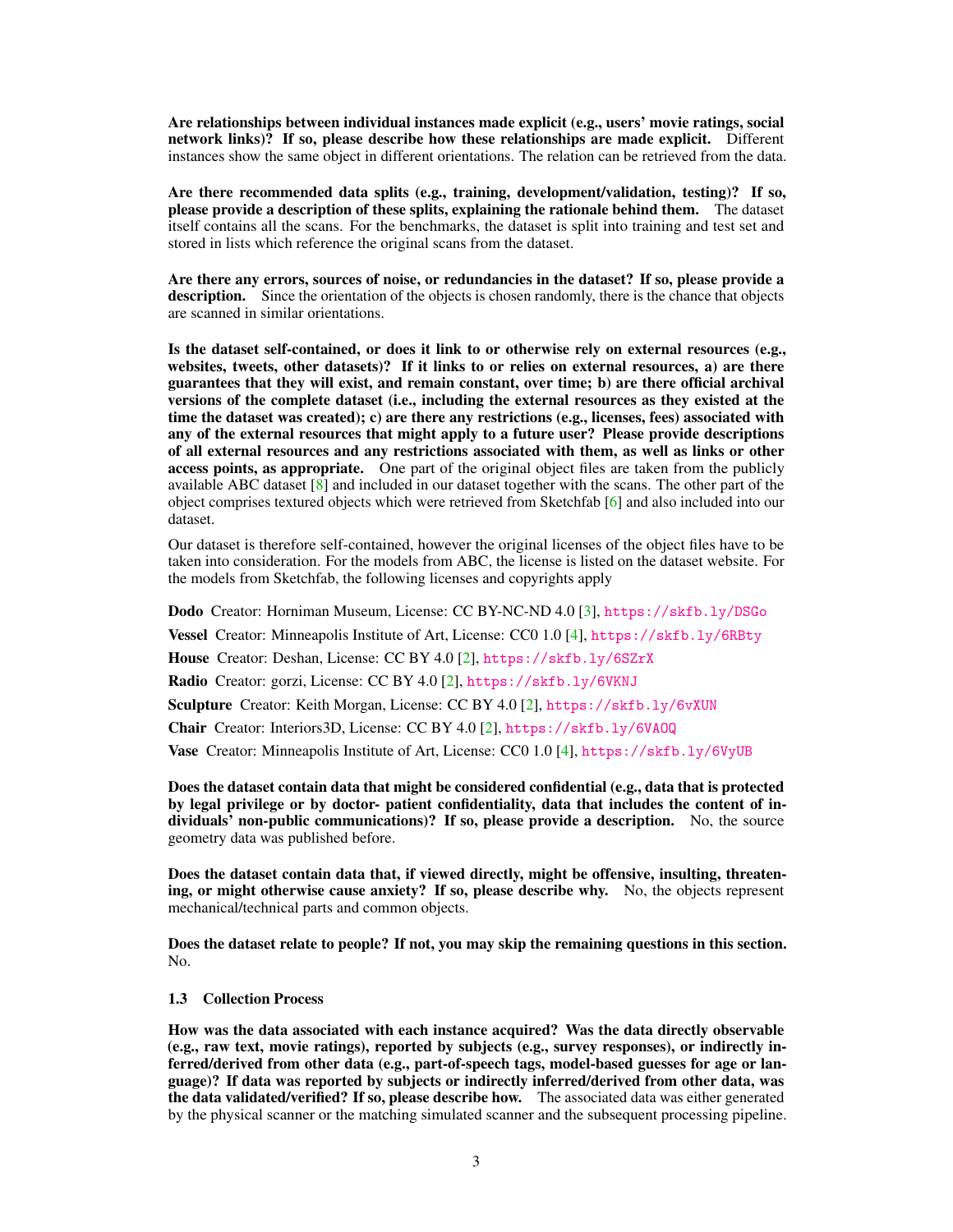The input for both approaches were digital 3D objects or their physical realisations (either through milling or 3D printing).

What mechanisms or procedures were used to collect the data (e.g., hardware apparatus or sensor, manual human curation, software program, software API)? How were these mechanisms or procedures validated? The scans from the physical and simulated scanner were collected as described in the technical description of our system. For validation, we ran multiple experiments as described in the paper to make sure both physical and simulated scans match on a pixel-wise basis and subsequently at all levels of the processing pipeline.

If the dataset is a sample from a larger set, what was the sampling strategy (e.g., deterministic, probabilistic with specific sampling probabilities)? We sampled the objects that were used for the dataset generation according to a few criteria depending on their purpose. For the calibration objects, manufacturability and the possibility to robustly retrieve the pose from the machined object were the key criteria. For the textured objects, the key criteria were manufacturability and permissive licenses. The mechanical objects from ABC were chosen according to their bounding box dimensions (objects with cubic bounding boxes were preferred).

Who was involved in the data collection process (e.g., students, crowdworkers, contractors) and how were they compensated (e.g., how much were crowdworkers paid)? Nobody.

Over what timeframe was the data collected? Does this timeframe match the creation timeframe of the data associated with the instances (e.g., recent crawl of old news articles)? If not, please describe the timeframe in which the data associated with the instances was created. The data was selected in 2020, but the timeframe of collection and association doesn't matter in our case.

Were any ethical review processes conducted (e.g., by an institutional review board)? If so, please provide a description of these review processes, including the outcomes, as well as a link or other access point to any supporting documentation. No.

Does the dataset relate to people? If not, you may skip the remainder of the questions in this section. No.

## 1.4 Preprocessing/cleaning/labeling

Was any preprocessing/cleaning/labeling of the data done (e.g., discretization or bucketing, tokenization, part-of-speech tagging, SIFT feature extraction, removal of instances, processing of miss- ing values)? If so, please provide a description. If not, you may skip the remainder of the questions in this section. Yes, the 3D objects were run through preprocessing steps. For CAD objects, the preprocessing consisted of surface mesh generation with high resolution. The textured objects were already retrieved as meshes, and were just converted to suitable formats for 3D printing and the rendering simulation.

Was the "raw" data saved in addition to the preprocessed/cleaned/labeled data (e.g., to support unanticipated future uses)? If so, please provide a link or other access point to the "raw" data. The original data is also supplied from our website where applicable, or from the website where it was originally published.

Is the software used to preprocess/clean/label the instances available? If so, please provide **a link or other access point.** Yes, the software for preprocessing is available from our dataset website.

#### 1.5 Uses

Has the dataset been used for any tasks already? If so, please provide a description. Yes, the dataset was used to train and benchmark postprocessing algorithms for 3D scanning. In the main paper and the technical supplementary material we show the use of our data for the tasks of scan denoising, shape completion and surface reconstruction.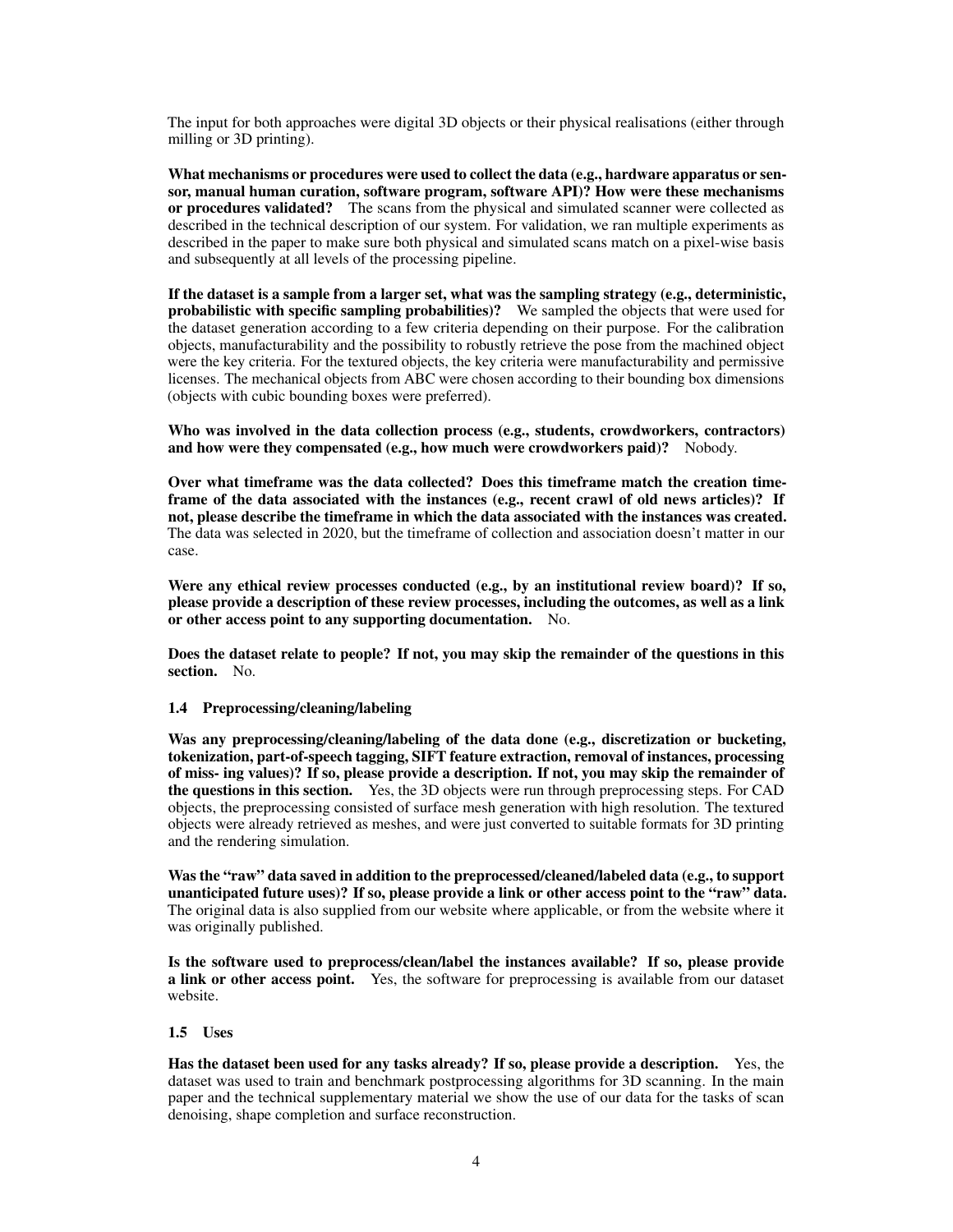Is there a repository that links to any or all papers or systems that use the dataset? If so, please provide a link or other access point. No.

What (other) tasks could the dataset be used for? Besides the 3D scan processing tasks, we have identified the following possible tasks for our dataset and data generation software:

- Pattern development and evaluation for structured light scanning.
- Development and testing of 3D reconstruction algorithms.
- Generation of semantically annotated range scans.
- Generation of range scans with explicitly annotated sharp features.

Is there anything about the composition of the dataset or the way it was collected and preprocessed/cleaned/labeled that might impact future uses? For example, is there anything that a future user might need to know to avoid uses that could result in unfair treatment of individuals or groups (e.g., stereotyping, quality of service issues) or other undesirable harms (e.g., financial harms, legal risks) If so, please provide a description. Is there anything a future user could do to mitigate these undesirable harms? No, we don't see any.

Are there tasks for which the dataset should not be used? If so, please provide a description. No, probably not.

### 1.6 Distribution

Will the dataset be distributed to third parties outside of the entity (e.g., company, institution, organization) on behalf of which the dataset was created? If so, please provide a description. Yes, the dataset and the software is publicly available.

How will the dataset will be distributed (e.g., tarball on website, API, GitHub)? Does the dataset have a digital object identifier (DOI)? The dataset, our data generation code and benchmarks are distributed at <https://geometryprocessing.github.io/scanner-sim>. The data itself is hosted on the long term storage NYU Faculty Digitial Archive under the following address: <https://archive.nyu.edu/handle/2451/62251>.

When will the dataset be distributed? Most data is already published. The remaining chunks of data will be published before Neurips 2021.

Will the dataset be distributed under a copyright or other intellectual property (IP) license, and/or under applicable terms of use (ToU)? If so, please describe this license and/or ToU, and provide a link or other access point to, or otherwise reproduce, any relevant licensing terms or ToU, as well as any fees associated with these restrictions. Our datasets are available under the CC BY 4.0 license [\[2\]](#page-5-5) except for the 3D models of 7 colored 3D printed objects which are licensed by their respective creators under various Creative Commons licenses as listed above.

Our code is published partly under the BSD 3-Clause Clear license [\[1\]](#page-5-6) and partly under the GPL 3.0 license [\[5\]](#page-5-7). The parts are clearly separated in our code repository and marked with the respective license. The rendering engine we used and modified is GPL-licensed, therefore the simulation framework is licensed under GPL and the calibration and physical scanner software is licensed under BSD 3-Clause Clear. However, the images that are created with the simulation framework are not affected by this, and we choose to license the ones in our dataset with the CC BY 4.0 [\[2\]](#page-5-5) license.

Have any third parties imposed IP-based or other restrictions on the data associated with the instances? If so, please describe these restrictions, and provide a link or other access point to, or otherwise reproduce, any relevant licensing terms, as well as any fees associated with these restrictions. No.

Do any export controls or other regulatory restrictions apply to the dataset or to individual instances? If so, please describe these restrictions, and provide a link or other access point to, or otherwise reproduce, any supporting documentation. No, there are no restrictions.